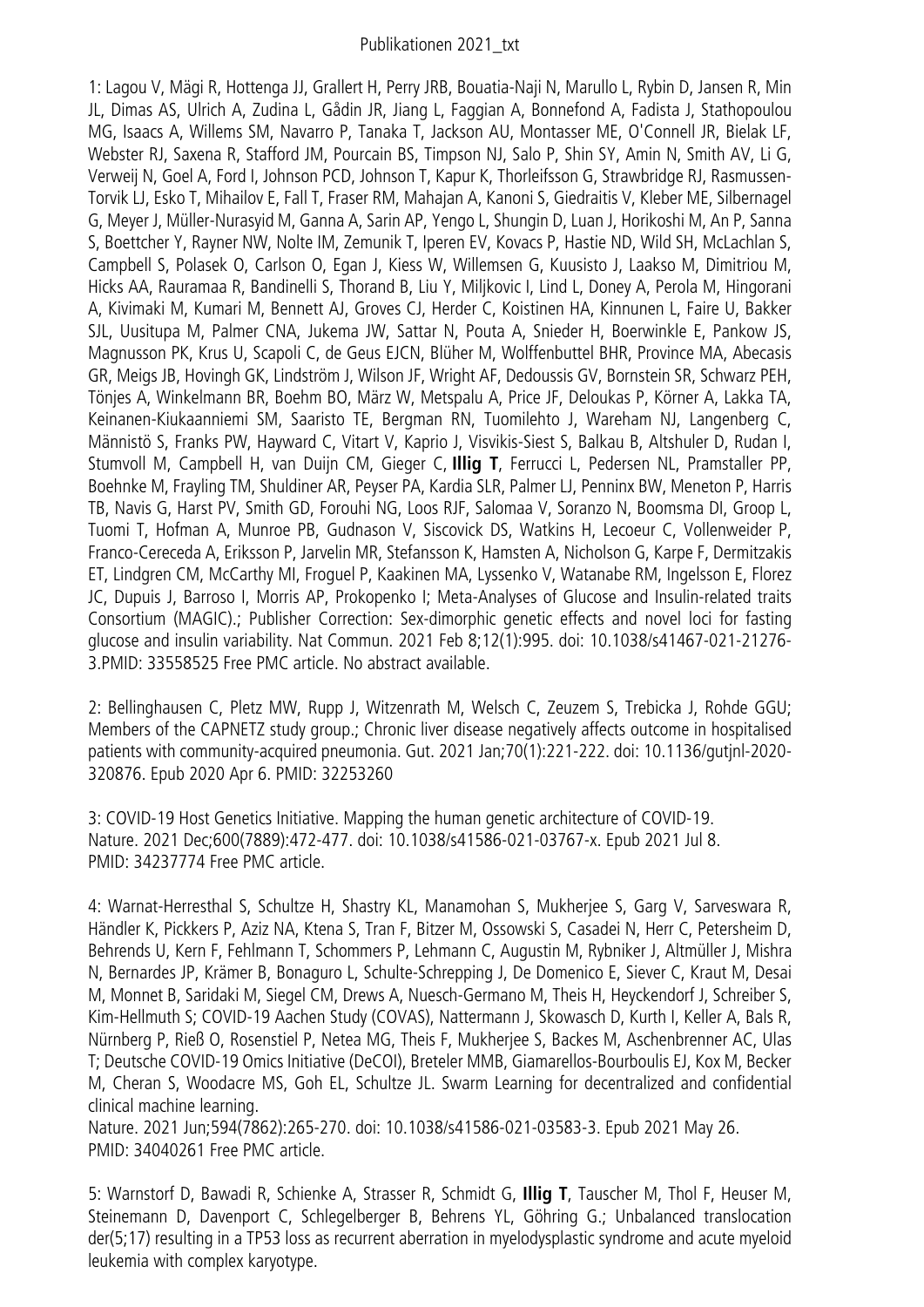Genes Chromosomes Cancer. 2021 Jun;60(6):452-457. doi: 10.1002/gcc.22938. Epub 2021 Feb 19. PMID: 33486841

6: Decker M, Lammens T, Ferster A, Erlacher M, Yoshimi A, Niemeyer CM, Ernst MPT, Raaijmakers MHGP, Duployez N, Flaum A, Steinemann D, Schlegelberger B, **Illig T**, Ripperger T.; Functional classification of RUNX1 variants in familial platelet disorder with associated myeloid malignancies. Leukemia. 2021 Nov;35(11):3304-3308. doi: 10.1038/s41375-021-01200-w. Epub 2021 Mar 10. PMID: 33692461 Free PMC article. No abstract available.

7: Ricke-Hoch M, Stelling E, Lasswitz L, Gunesch AP, Kasten M, Zapatero-Belinchón FJ, Brogden G, Gerold G, Pietschmann T, Montiel V, Balligand JL, Facciotti F, Hirsch E, Gausepohl T, Elbahesh H, Rimmelzwaan GF, Höfer A, Kühnel MP, Jonigk D, Eigendorf J, Tegtbur U, Mink L, Scherr M, **Illig T**, Schambach A, Pfeffer TJ, Hilfiker A, Haverich A, Hilfiker-Kleiner D.; Impaired immune response mediated by prostaglandin E2 promotes severe COVID-19 disease. PLoS One. 2021 Aug 4;16(8):e0255335. doi: 10.1371/journal.pone.0255335. eCollection 2021.PMID: 34347801 Free PMC article.

8: Becker M, Strengert M, Junker D, Kaiser PD, Kerrinnes T, Traenkle B, Dinter H, Häring J, Ghozzi S, Zeck A, Weise F, Peter A, Hörber S, Fink S, Ruoff F, Dulovic A, Bakchoul T, Baillot A, Lohse S, Cornberg M, **Illig T,** Gottlieb J, Smola S, Karch A, Berger K, Rammensee HG, Schenke-Layland K, Nelde A, Märklin M, Heitmann JS, Walz JS, Templin M, Joos TO, Rothbauer U, Krause G, Schneiderhan-Marra N.; Exploring beyond clinical routine SARS-CoV-2 serology using MultiCoV-Ab to evaluate endemic coronavirus crossreactivity.

Nat Commun. 2021 Feb 19;12(1):1152. doi: 10.1038/s41467-021-20973-3. PMID: 33608538 Free PMC article.

9: Chouvarine P, Antić Ž, Lentes J, Schröder C, Alten J, Brüggemann M, Carrillo-de Santa Pau E, **Illig T**, Laguna T, Schewe D, Stanulla M, Tang M, Zimmermann M, Schrappe M, Schlegelberger B, Cario G, Bergmann AK. Transcriptional and Mutational Profiling of B-Other Acute Lymphoblastic Leukemia for Improved Diagnostics. Cancers (Basel). 2021 Nov 12;13(22):5653. doi: 10.3390/cancers13225653.PMID: 34830809 Free PMC article.

10: Ten Hagen NA, Twele F, Meller S, Jendrny P, Schulz C, von Köckritz-Blickwede M, Osterhaus A, Ebbers H, Pink I, Welte T, Manns MP, **Illig T**, Fathi A, Addo MM, Nitsche A, Puyskens A, Michel J, Krause E, Ehmann R, von Brunn A, Ernst C, Zwirglmaier K, Wölfel R, Nau A, Philipp E, Engels M, Schalke E, Volk HA.; Discrimination of SARS-CoV-2 Infections From Other Viral Respiratory Infections by Scent Detection Dogs.

Front Med (Lausanne). 2021 Nov 18;8:749588. doi: 10.3389/fmed.2021.749588. eCollection 2021. PMID: 34869443 Free PMC article.

11: Penkert J, Märtens A, Seifert M, Auber B, Derlin K, Hille-Betz U, Hörmann P, Klopp N, Prokein J, Schlicker L, Wacker F, Wallaschek H, Schlegelberger B, Hiller K, Ripperger T, **Illig T**.; Plasma Metabolome Signature Indicative of BRCA1 Germline Status Independent of Cancer Incidence. Front Oncol. 2021 Apr 7;11:627217. doi: 10.3389/fonc.2021.627217. eCollection 2021. PMID: 33898308 Free PMC article.

12: Holzapfel C, Sag S, Graf-Schindler J, Fischer M, Drabsch T, **Illig T**, Grallert H, Stecher L, Strack C, Caterson ID, Jebb SA, Hauner H, Baessler A.; Association between Single Nucleotide Polymorphisms and Weight Reduction in Behavioural Interventions-A Pooled Analysis. Nutrients. 2021 Mar 2;13(3):819. doi: 10.3390/nu13030819.

PMID: 33801339 Free PMC article. Clinical Trial.

13: Varzari A, Deyneko IV, Tudor E, Grallert H, **Illig T**.; Synergistic effect of genetic polymorphisms in TLR6 and TLR10 genes on the risk of pulmonary tuberculosis in a Moldavian population. Innate Immun. 2021 Jul;27(5):365-376. doi: 10.1177/17534259211029996. Epub 2021 Jul 18. PMID: 34275341 Free PMC article.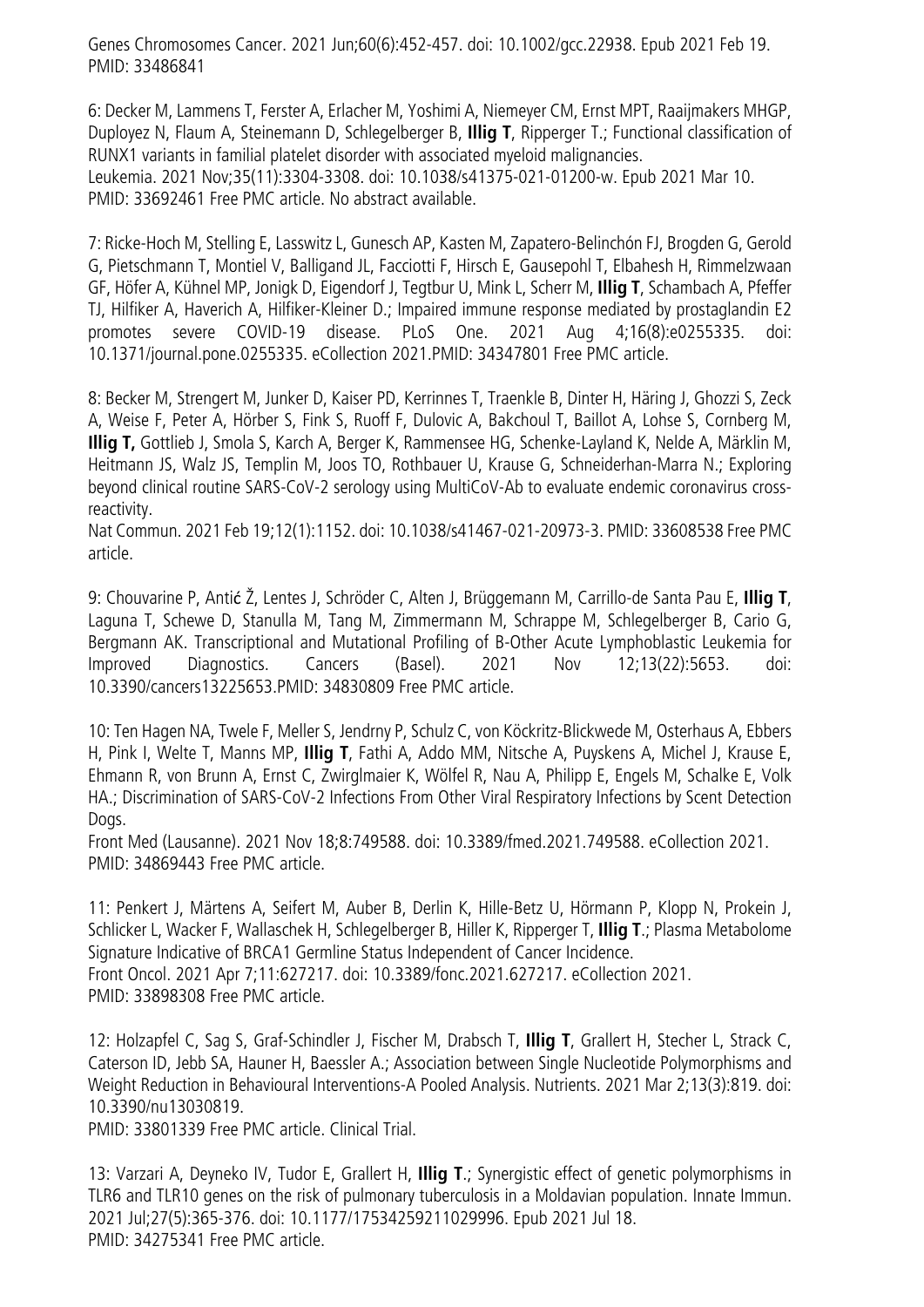14: Nakanishi T, Pigazzini S, Degenhardt F, Cordioli M, Butler-Laporte G, Maya-Miles D, Bujanda L, Bouysran Y, Niemi ME, Palom A, Ellinghaus D, Khan A, Martínez-Bueno M, Rolker S, Amitrano S, Roade Tato L, Fava F; FinnGen; COVID-19 Host Genetics Initiative (HGI), Spinner CD, Prati D, Bernardo D, Garcia F, Darcis G, Fernández-Cadenas I, Holter JC, Banales JM, Frithiof R, Kiryluk K, Duga S, Asselta R, Pereira AC, Romero-Gómez M, Nafría-Jiménez B, Hov JR, Migeotte I, Renieri A, Planas AM, Ludwig KU, Buti M, Rahmouni S, Alarcón-Riquelme ME, Schulte EC, Franke A, Karlsen TH, Valenti L, Zeberg H, Richards JB, Ganna A.; Age-dependent impact of the major common genetic risk factor for COVID-19 on severity and mortality. J Clin Invest. 2021 Dec 1;131(23):e152386. doi: 10.1172/JCI152386. PMID: 34597274 Free article. Clinical Trial.

15. Paulsen M, Zychlinsky Scharff A, de Cassan K, Sugianto RI, Blume C, Blume H, Christmann M, Hauß C, **Illig T**, Jonczyk R, Klopp N, Kopfnagel V, Lichtinghagen R, Lucas H, Luhr A, Mutschler F, Pietschmann T, Pott PC, Prokein J, Schaefer P, Stahl F, Stanislawski N, von der Born J, Schmidt BMW, Heiden S, Stiesch M, Memaran N, Melk A.; Children and Adolescents' Behavioral Patterns in Response to Escalating COVID-19 Restriction Reveal Sex and Age Differences. J Adolesc Health. 2021 Nov 24:S1054-139X(21)00634- 0. doi: 10.1016/j.jadohealth.2021.11.021. Online ahead of print. PMID: 34972613 Free PMC article.

16: Krämer B, Knoll R, Bonaguro L, ToVinh M, Raabe J, Astaburuaga-García R, Schulte-Schrepping J, Kaiser KM, Rieke GJ, Bischoff J, Monin MB, Hoffmeister C, Schlabe S, De Domenico E, Reusch N, Händler K, Reynolds G, Blüthgen N, Hack G, Finnemann C, Nischalke HD, Strassburg CP, Stephenson E, Su Y, Gardner L, Yuan D, Chen D, Goldman J, Rosenstiel P, Schmidt SV, Latz E, Hrusovsky K, Ball AJ, Johnson JM, Koenig PA, Schmidt FI, Haniffa M, Heath JR, Kümmerer BM, Keitel V, Jensen B, Stubbemann P, Kurth F, Sander LE, Sawitzki B; Deutsche COVID-19 OMICS Initiative (DeCOI), Aschenbrenner AC, Schultze JL, Nattermann J.; Early IFN-α signatures and persistent dysfunction are distinguishing features of NK cells in severe COVID-19. Immunity. 2021 Nov 9;54(11):2650-2669.e14. doi: 10.1016/j.immuni.2021.09.002. Epub 2021 Sep 4. PMID: 34592166 Free PMC article.

17: Vajen B, Greiwe L, Schäffer V, Eilers M, Huge N, Stalke A, Schlegelberger B, **Illig T**, Skawran B.; MicroRNA-192-5p inhibits migration of triple negative breast cancer cells and directly regulates Rho GTPase activating protein 19. Genes Chromosomes Cancer. 2021 Nov;60(11):733-742. doi: 10.1002/gcc.22982. Epub 2021 Aug 6. PMID: 34296808

18: Braeken DCW, Essig A, Panning M, Hoerster R, Nawrocki M, Dalhoff K, Suttorp N, Welte T, Pletz MW, Witzenrath M, Rohde GGU, Rupp J; CAPNETZ- Study Group.; Shift in bacterial etiology from the CAPNETZ cohort in patients with community-acquired pneumonia: data over more than a decade. Infection. 2021 Jun;49(3):533-537. doi: 10.1007/s15010-021-01605-w. Epub 2021 Mar 27. PMID: 33774804 Free PMC article.

19: Horn A, Krist L, Lieb W, Montellano FA, Kohls M, Haas K, Gelbrich G, Bolay-Gehrig SJ, Morbach C, Reese JP, Störk S, Fricke J, Zoller T, Schmidt S, Triller P, Kretzler L, Rönnefarth M, Von Kalle C, Willich SN, Kurth F, Steinbeis F, Witzenrath M, Bahmer T, Hermes A, Krawczak M, Reinke L, Maetzler C, Franzenburg J, Enderle J, Flinspach A, Vehreschild J, Schons M, **Illig T**, Anton G, Ungethüm K, Finkenberg BC, Gehrig MT, Savaskan N, Heuschmann PU, Keil T, Schreiber S.; Long-term health sequelae and quality of life at least 6 months after infection with SARS-CoV-2: design and rationale of the COVIDOM-study as part of the NAPKON population-based cohort platform (POP).

Infection. 2021 Dec;49(6):1277-1287. doi: 10.1007/s15010-021-01707-5. Epub 2021 Oct 12. PMID: 34642875 Free PMC article.

20: Lagou V, Mägi R, Hottenga JJ, Grallert H, Perry JRB, Bouatia-Naji N, Marullo L, Rybin D, Jansen R, Min JL, Dimas AS, Ulrich A, Zudina L, Gådin JR, Jiang L, Faggian A, Bonnefond A, Fadista J, Stathopoulou MG, Isaacs A, Willems SM, Navarro P, Tanaka T, Jackson AU, Montasser ME, O'Connell JR, Bielak LF, Webster RJ, Saxena R, Stafford JM, Pourcain BS, Timpson NJ, Salo P, Shin SY, Amin N, Smith AV, Li G, Verweij N, Goel A, Ford I, Johnson PCD, Johnson T, Kapur K, Thorleifsson G, Strawbridge RJ, Rasmussen-